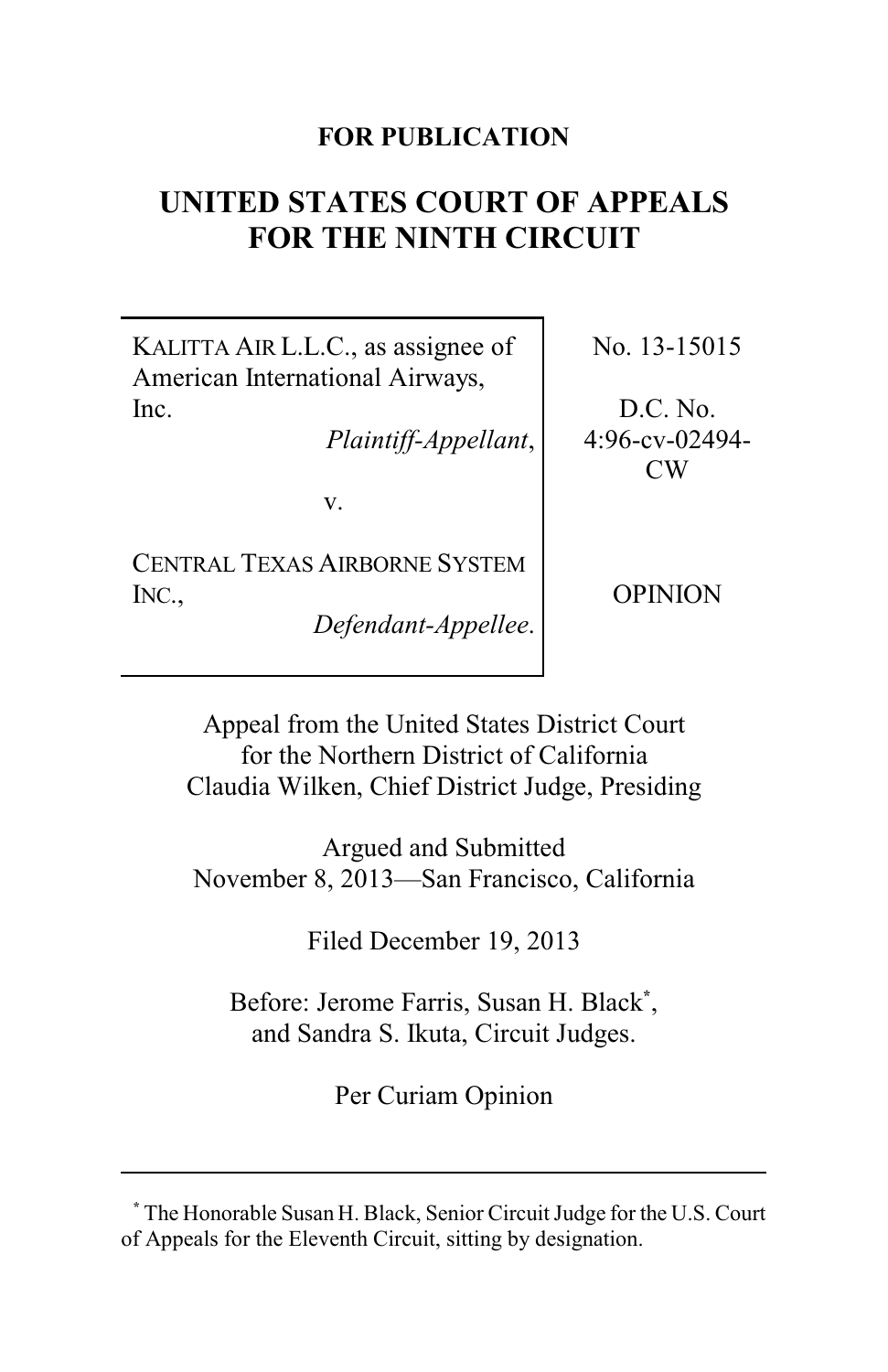# **SUMMARY\*\***

### **Costs**

The panel affirmed in part, and reversed in part, the district court's award of costs following a unanimous jury verdict in favor of defendant.

The panel held that the district court erred in awarding \$1,310 in costs for the fees that defendant's counsel paid to be admitted to the Northern District of California on a *pro hac vice* basis because 28 U.S.C. § 1920(1) does not allow for an award of *pro hac vice* fees as taxable costs. The panel also held that the costs of deposition editing and synchronizing were not authorized by § 1920, and therefore reversed the district court's award of costs associated with those services. Finally, the panel affirmed the district court's award to defendant for costs for retainers and fees for graphics consultants, and costs awarded following the first jury trial in 2002.

# **COUNSEL**

Mark L. McAlpine (argued) and Don W. Blevins, McAlpine PC, Auburn Hills, Michigan, for Plaintiff-Appellant.

E. Joshua Rosenkranz and Robert M. Yablon (argued), Orrick, Herrington & Sutcliffe LLP, New York, New York, for Defendant-Appellee.

This summary constitutes no part of the opinion of the court. It has been prepared by court staff for the convenience of the reader.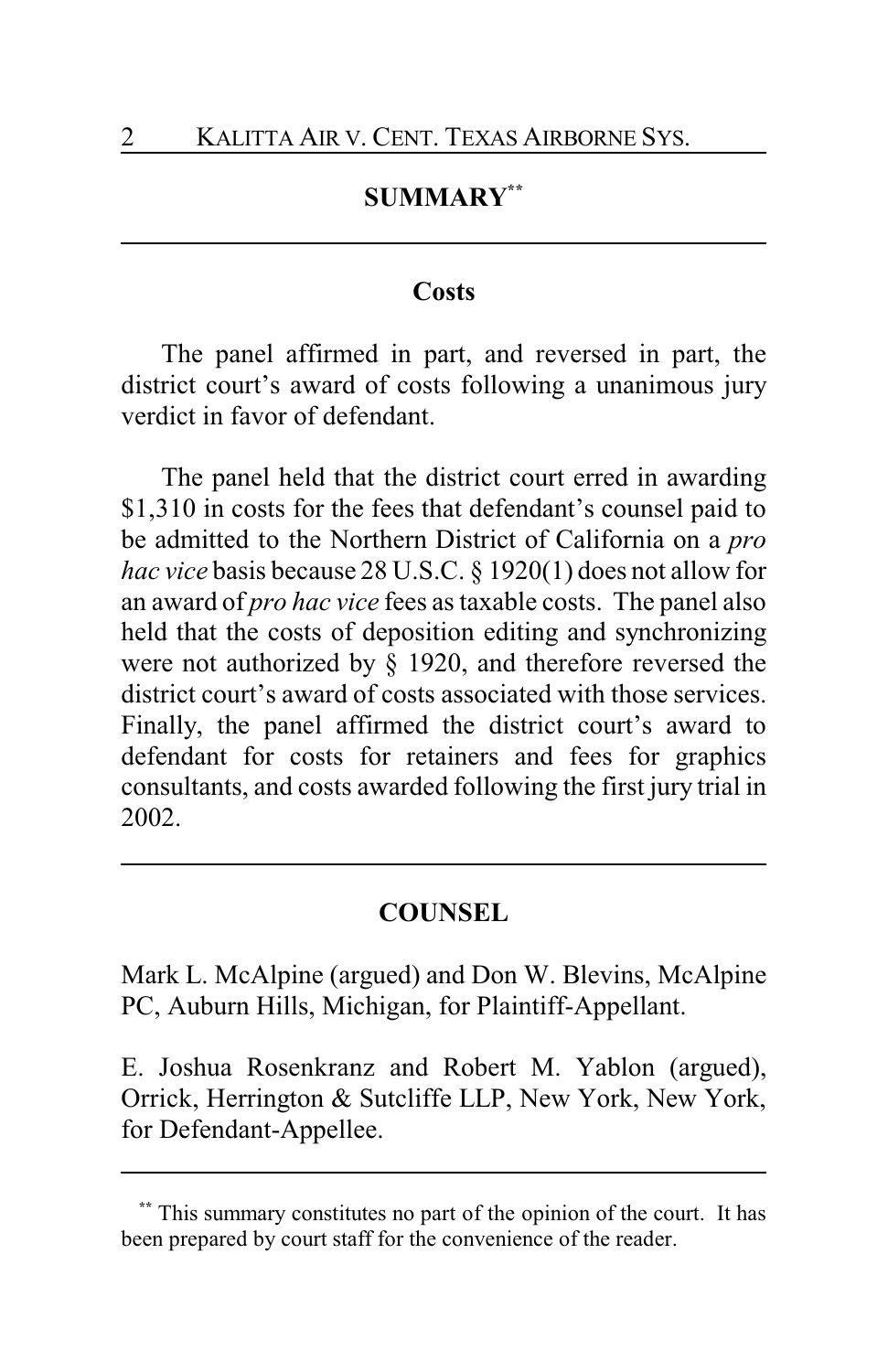### **OPINION**

#### PER CURIAM:

Appellant Kalitta Air L.L.C. (Kalitta) appeals the district court's award of \$622,036.38 in costs to Appellee Central Texas Airborne System Inc. (CTAS) following a jury's unanimous verdict in favor of CTAS. We have jurisdiction under 28 U.S.C. § 1291, and we affirm in part, reverse in part, and remand for further proceedings.

#### BACKGROUND

In 1996, Kalitta**<sup>1</sup>** filed a lawsuit against numerous defendants, including CTAS, alleging various causes of action stemming from the modification of two of its aircraft from passenger to cargo planes and the Federal Aviation Administration's subsequent issuance of an Airworthiness Directive that effectively grounded those planes. The district court granted summary judgment to CTAS on Kalitta's negligence claim, and, after a jury trial in 2001 on Kalitta's negligent misrepresentation claim, the court entered judgment in favor of CTAS. In June 2002, the district court awarded CTAS \$355,370 in costs.

In December 2002, this Court affirmed the district court's judgment in part and reversed and remanded in part.

**<sup>1</sup>** American International Airways, Inc. (AIA)—Kalitta's predecessor—instigated this action. While the litigation was pending, AIA merged with another company, Kitty Hawk. Several years later, after Kitty Hawk filed for bankruptcy, Kalitta Air L.L.C. was formed and obtained the right to pursue this litigation. For convenience, we refer only to Kalitta.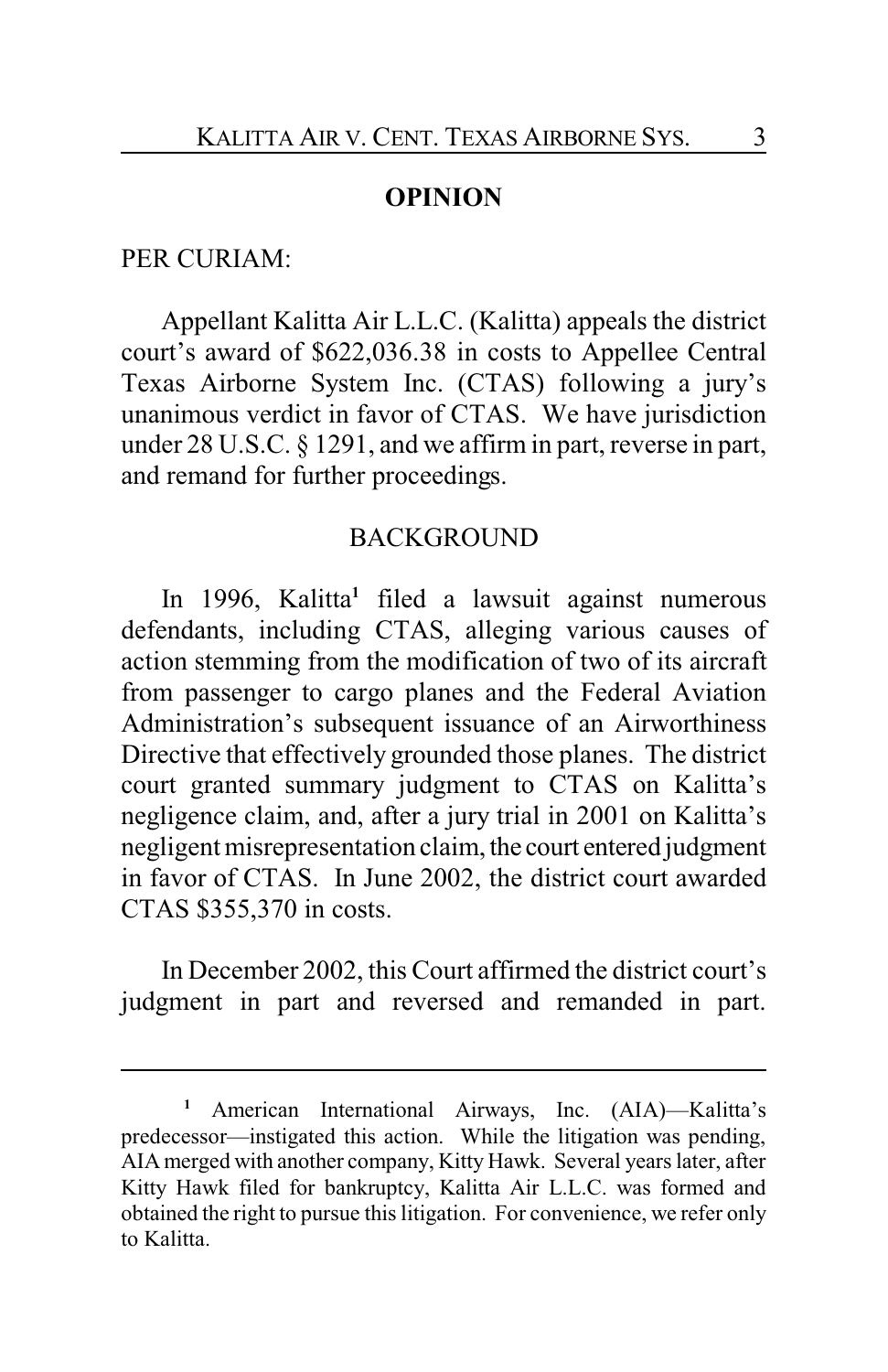*GATX/Airlog Co. v. Evergreen Int'l Airlines Inc.*, 52 F. App'x 940, 942–43 (9th Cir. 2002) (unpublished). The district court held a second trial that resulted in a mistrial. On interlocutory appeal from certain post-trial rulings, this Court again affirmed in part and reversed and remanded in part. *Kalitta Air, L.L.C. v. Cent. Tex. Airborne Sys. Inc.*, 315 F. App'x 603, 607 (9th Cir. 2008) (unpublished). Following a third trial in which Kalitta pursued only its claim of negligence, the jury rendered a verdict in favor of CTAS.

CTAS subsequently filed a bill of costs for \$724,021.37. Kalitta objected and the clerk of court awarded CTAS \$691,591.73 in costs. Kalitta then moved the district court to review the clerk's costs award, arguing in pertinent part that (1) *pro hac vice* admission fees were not taxable; (2) CTAS sought impermissible costs for the creation of visual aids by graphics consultant firms; (3) CTAS impermissibly sought costs for deposition video production and trial presentation support; (4) CTAS could not recover costs for transcript synchronization;**<sup>2</sup>** and (5) many of the deposition costs taxed in the district court's 2002 costs award were beyond the scope of Northern District of California Civil Local Rule 54-3.

In relevant part, the district court affirmed the clerk's award of \$1,310 to CTAS for *pro hac vice* admission fees, noting this Circuit has not ruled on the issue and that some courts allow the costs to be taxed while others do not. Regarding Kalitta's arguments about costs for graphics consultants, the district court concluded fees for

**<sup>2</sup>** Synchronization enables a video deposition "to be cut according to designated lines of transcript and for the text of the testimony to be displayed when the video is played." *Hynix Semiconductor Inc. v. Rambus Inc.*, 697 F. Supp. 2d 1139, 1151 (N.D. Cal. 2010).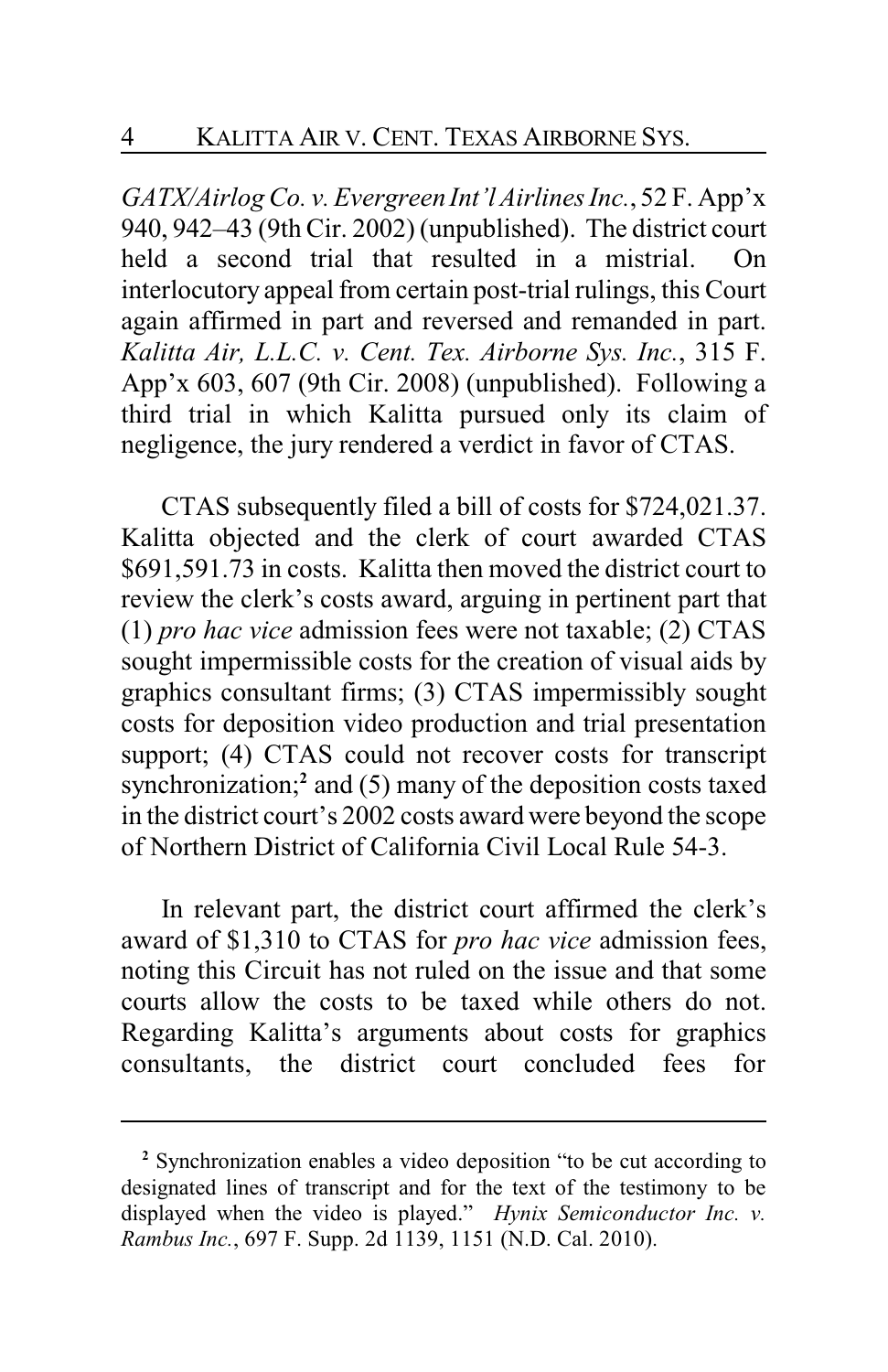exemplification and copying were permitted only for the physical preparation of documents, not the intellectual effort involved in their creation. Accordingly, while it was not entirely clear how much time was spent on non-compensable activities from the invoices CTAS submitted, the court found an additional reduction of \$16,500 was appropriate.

The district court also found that costs for the preparation of deposition video clips were taxable, but CTAS's invoices included more than just the costs for the production of the deposition clips. Although CTAS voluntarily reduced its request for the relevant invoice by 30%, the district court found a 50% reduction was appropriate and disallowed an additional \$9,906.90 in costs. The district court further found that the costs for transcript synchronization were recoverable as exemplification costs and denied Kalitta's request for a reduction. Finally, the district court concluded Kalitta provided no basis for the court to revisit its 2002 costs award. Accordingly, the district court awarded CTAS \$622,036.38 in costs, and this appeal followed.

### STANDARD OF REVIEW

"We review the district court's award of costs for abuse of discretion." *Sea Coast Foods, Inc. v. Lu-Mar Lobster & Shrimp, Inc.*, 260 F.3d 1054, 1058 (9th Cir. 2001). We also review the district court's rulings regarding the local rules for abuse of discretion, *Alliance of Nonprofits for Ins., Risk Retention Grp. v. Kipper*, 712 F.3d 1316, 1327 (9th Cir. 2013), but review *de novo* the question of whether the district court has the authority to award costs, *United States ex rel. Newsham v. Lockheed Missiles & Space Co.*, 190 F.3d 963, 968 (9th Cir. 1999).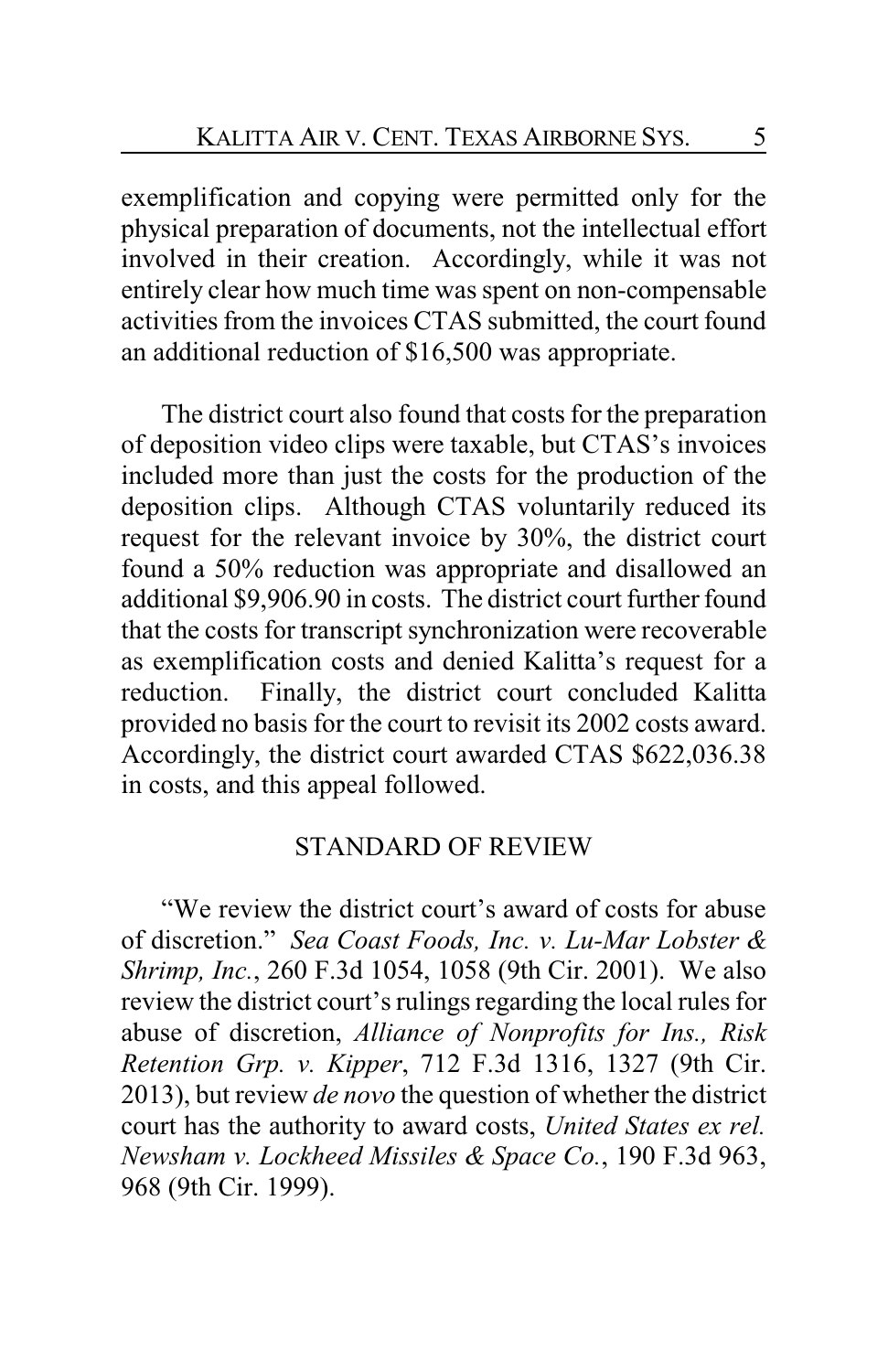## DISCUSSION

Federal Rule of Civil Procedure 54 provides that, in general, costs should be awarded to the prevailing party in a civil action. Fed. R. Civ. P.  $54(d)(1)$ . The general costs statute, 28 U.S.C. § 1920, defines the term "costs" as used in Rule 54(d). *Crawford Fitting Co. v. J.T. Gibbons, Inc.*, 482 U.S. 437, 441 (1987). Section 1920 provides:

> A judge or clerk of any court of the United States may tax as costs the following:

(1) Fees of the clerk and marshal;

(2) Fees for printed or electronically recorded transcripts necessarily obtained for use in the case;

(3) Fees and disbursements for printing and witnesses;

(4) Fees for exemplification and the costs of making copies of any materials where the copies are necessarily obtained for use in the case;

(5) Docket fees under section 1923 of this title;

(6) Compensation of court appointed experts, compensation of interpreters, and salaries, fees, expenses, and costs of special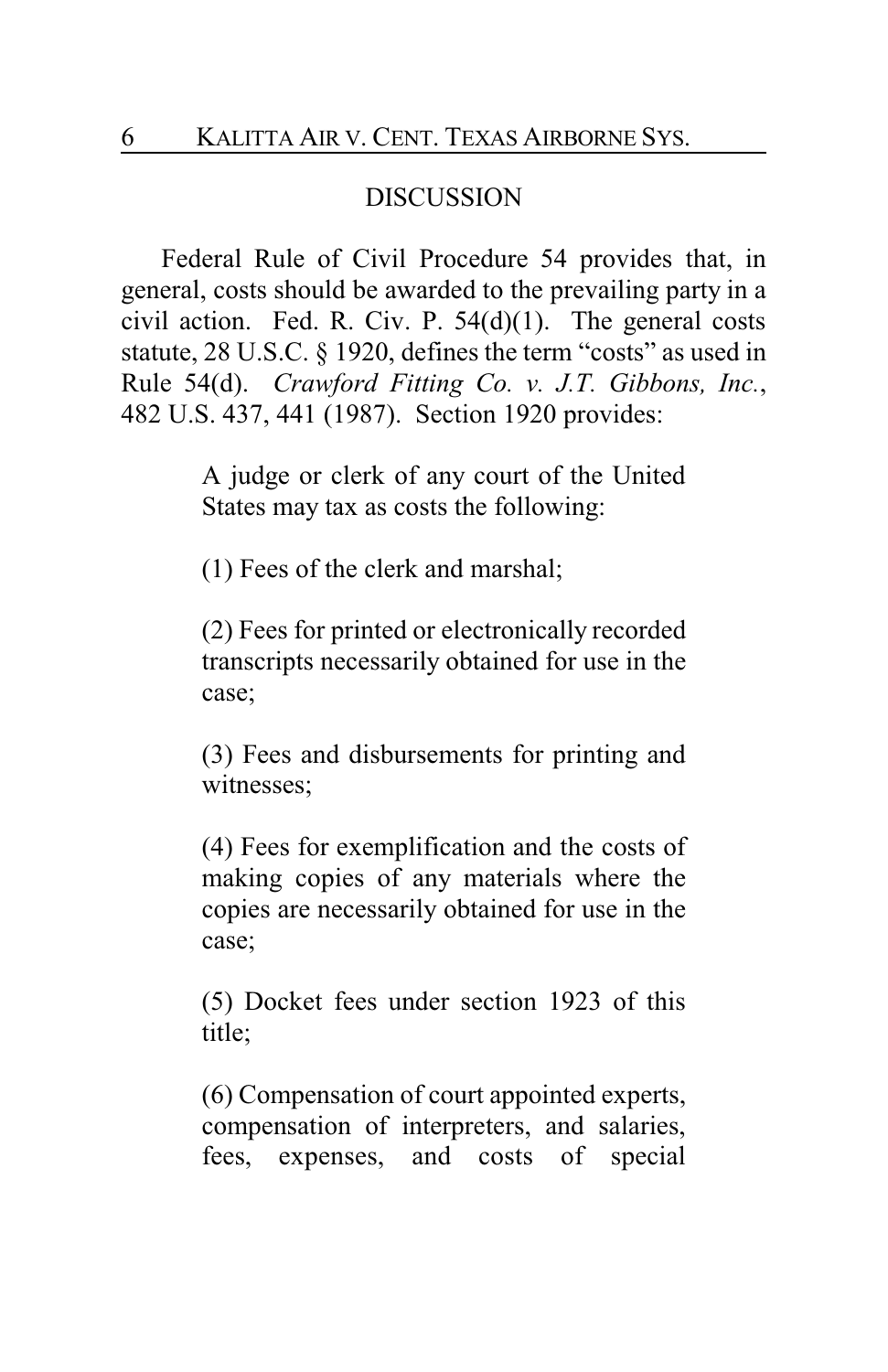interpretation services under section 1828 of this title.

28 U.S.C. § 1920(1)–(6).

*A.* Pro Hac Vice *Admission Fees*

Kalitta contends the district court erred by awarding CTAS \$1,310 in costs for the fees that CTAS's counsel paid to be admitted to the Northern District of California on a *pro hac vice* basis. We agree.

Section 1920(1) authorizes the district court to tax as costs "[f]ees of the clerk." 28 U.S.C. § 1920(1). Focusing on the plain language of the statute, the specific context in which the language is used, as well as the broader context of the statute as a whole, *United States v. Havelock*, 664 F.3d 1284, 1289 (9th Cir. 2012) (*en banc*), we conclude § 1920(1)'s reference to fees of the clerk draws its meaning from 28 U.S.C. § 1914, which authorizes the district court to collect a filing fee and "such additional fees only as are prescribed by the Judicial Conference of the United States," 28 U.S.C. § 1914(a), (b).

The Judicial Conference's fee schedule does not refer to *pro hac vice* fees at all. Rather, it provides for a \$176 fee "[f]or original admission of attorneys to practice," including a certificate of admission. 28 U.S.C. § 1914, District Court Miscellaneous Fee Schedule #10. We read the Judicial Conference's use of the phrase "original admission" as referring to the permanent admission of attorneys to the district court's bar. Such original admission does not include the temporary and limited leave to practice before the district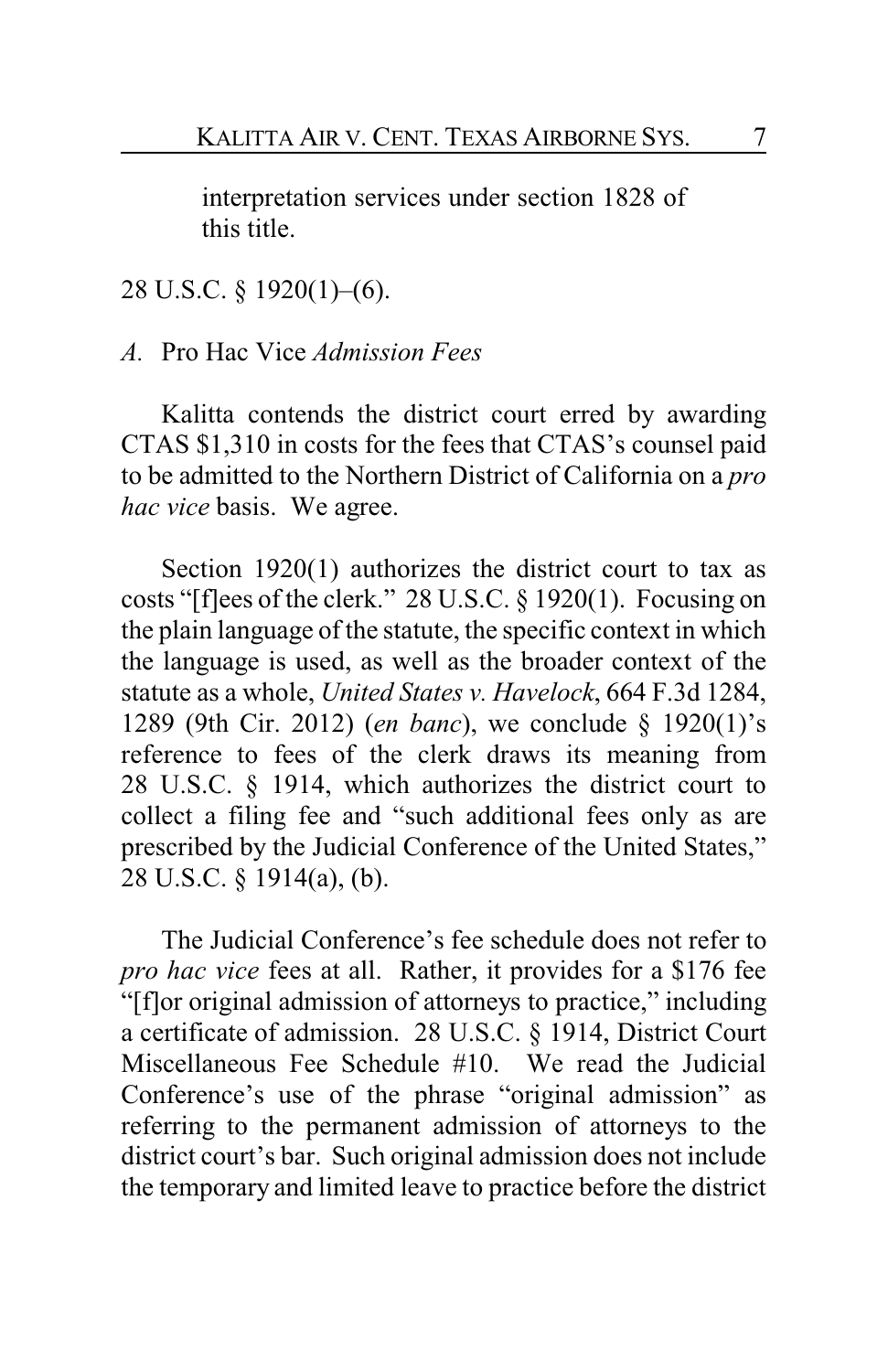court granted by *pro hac vice* status.**<sup>3</sup>** Accordingly, because § 1914(b) allows a clerk to collect only those fees prescribed by the Judicial Conference, and the Judicial Conference has not specifically provided for *pro hac vice* fees, we conclude that § 1920(1) does not allow for an award of *pro hac vice* fees as taxable costs.

This conclusion also comports with the Supreme Court's recent statements emphasizing that "taxable costs are limited by statute and are modest in scope." *Taniguchi v. Kan Pac. Saipan, Ltd.*, — U.S. —, 132 S. Ct. 1997, 2006 (2012). In *Taniguchi*, the Court considered whether § 1920(6)—which authorizes the district court to compensate a party for the expense of an interpreter—includes the cost of translating documents. *Id.* at 2000. In concluding the statute does not cover the cost of translating documents, the Court focused on the plain meaning of the word "interpreter" and concluded that interpretation covers oral, not written, translation. *Id.* at 2002–05. Given the Court's close reading of the statute and emphasis that "[t]axable costs are limited to relatively minor, incidental expenses," and, further, that "costs almost always amount to less than the successful litigant's total expenses in connection with a lawsuit," *id.* at 2006 (internal quotation marks omitted), we construe § 1920 narrowly.

We recognize that the Seventh and Eighth Circuits have awarded costs for the *pro hac vice* admission of counsel. *See Craftsmen Limousine, Inc. v. Ford Motor Co.*, 579 F.3d 894,

**<sup>3</sup>** Although it may seem incongruous to allow the permanent admission of attorneys to be taxed as a cost under  $\S 1920(1)$  while disallowing costs for the *pro hac vice* admission of counsel, it is the province of the Judicial Conference rather than this Court to alter the plain language of the Conference's fee schedule.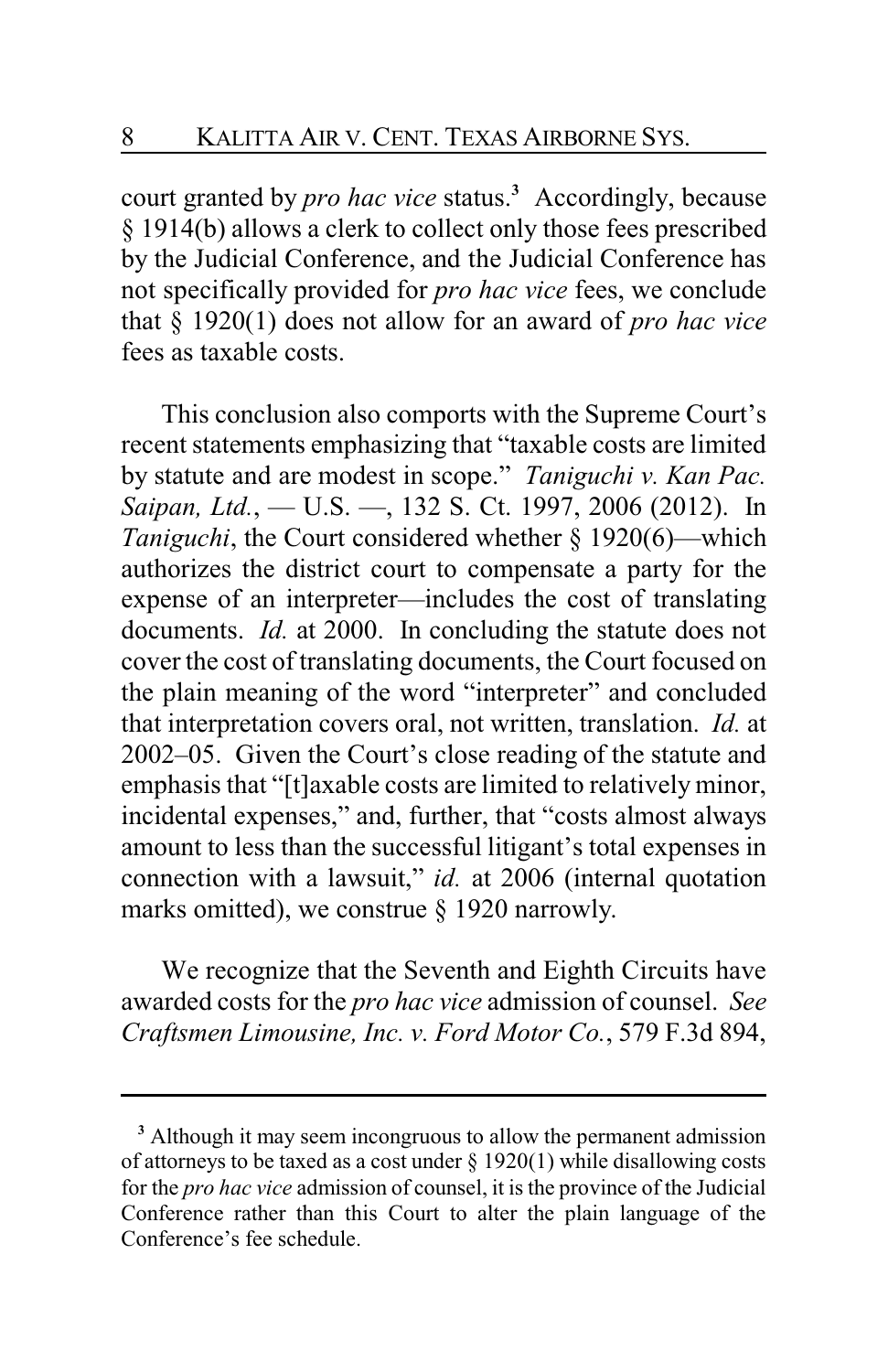898 (8th Cir. 2009); *United States ex rel. Gear v. Emergency Med. Assocs. of Ill., Inc.*, 436 F.3d 726, 730 (7th Cir. 2006). The Seventh and Eighth Circuits, however, allowed for the taxing of *pro hac vice* admission fees prior to the Supreme Court's decision in *Taniguchi* and without any clear explanation of their reasons for doing so. We think the better course is to hew closely to the statute's language, scheme, and context, recognizing that § 1920 is narrow, limited, and modest in scope. *See Taniguchi*, 132 S. Ct. at 2006. Accordingly, we reverse the district court's award of costs for the *pro hac vice* admission of CTAS's counsel.

## *B. Deposition Editing*

Kalitta also maintains the district court erred by awarding CTAS the costs associated with editing deposition videotapes into clips to be played at trial, as well as the costs associated with synchronizing the deposition videotapes with their transcripts. We agree that the costs of deposition editing and synchronizing are not authorized by § 1920 and therefore reverse the district court's award of costs associated with those services.

There is no direct provision for deposition editing in the costs statute. Section 1920(4) permits the district court to tax as costs "[f]ees for exemplification and the costs of making copies of any materials where the copies are necessarily obtained for use in the case." 28 U.S.C. § 1920(4). The cost of editing deposition videotapes into clips to be played at trial in lieu of live witness testimony is not taxable because it is a service in excess of the costs of making copies of the videotape and, further, is an expense incidental to trial preparation akin to preparing a witness for trial. *Cf*. *Indep. Iron Works, Inc. v. U.S. Steel Corp.*, 322 F.2d 656, 678 (9th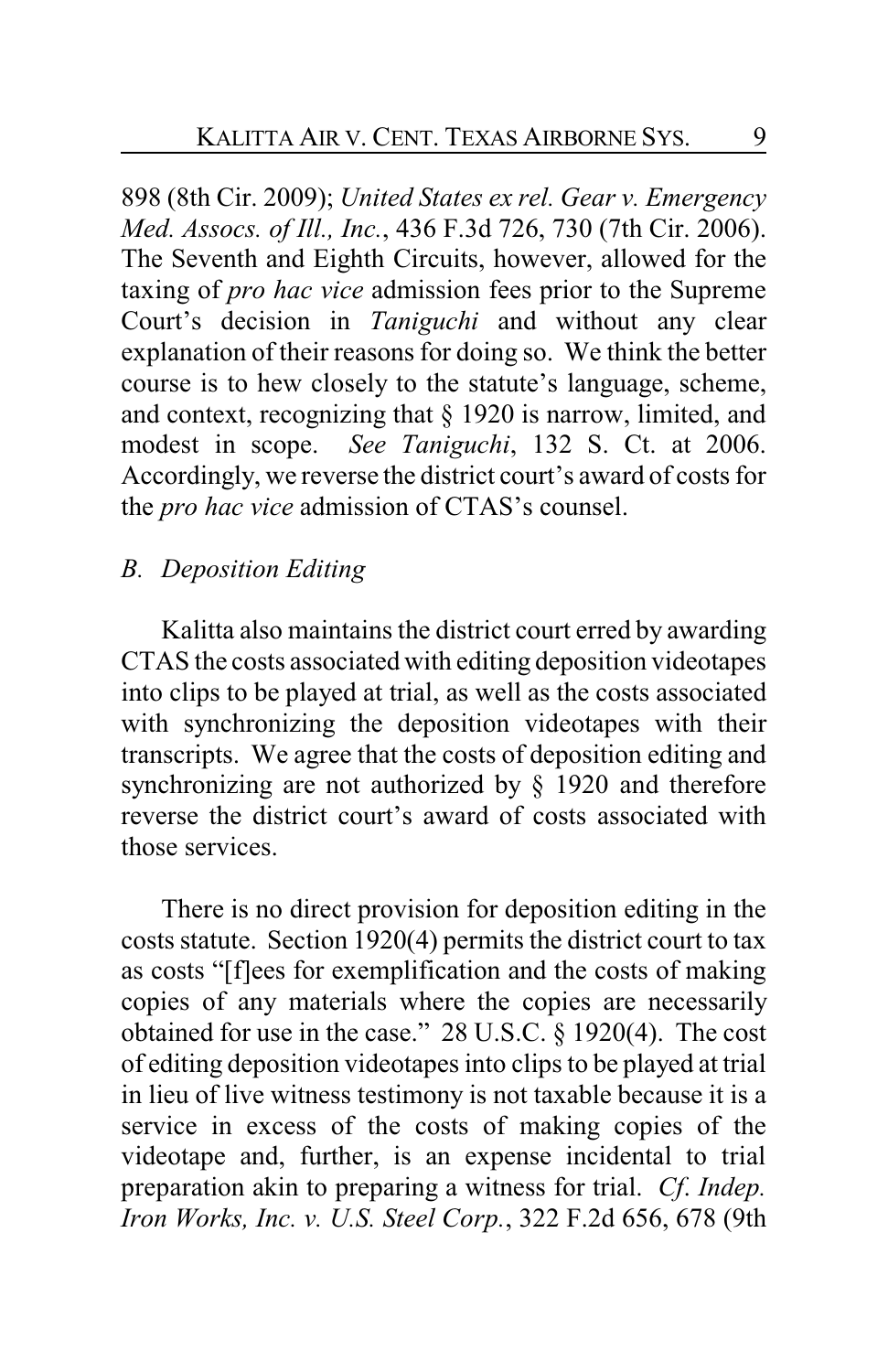Cir. 1963). The costs of editing depositions into video clips to be played for the jury as a substitute for live witness testimony does not fall within any definition of "exemplification," and is not taxable under the costs statute.**<sup>4</sup>**

Similarly, synchronizing deposition videotapes with their transcripts, while convenient, was not an act of copying or exemplification and was not truly *necessary* for trial. *See In re Williams Sec. Litig.–WCG Subclass*, 558 F.3d 1144, 1147 (10th Cir. 2009) ("The 'necessarily obtained for use in the case' standard does not allow a prevailing party to recover costs for materials that 'merely added to the convenience of counsel' or the district court." (citation omitted)). The costs of transcript and deposition synchronization do not fit squarely within the costs statute, and we, like the Supreme Court, "see no compelling reason to stretch the ordinary meaning of the cost items Congress authorized in § 1920." *Taniguchi*, 132 S. Ct. at 2006.

Although the Sixth Circuit has affirmed a district court's award of costs for the synchronization of video and

"Exemplification" has appeared in the [costs] statute since 1853, when the word meant "an illustration by example" or "an official transcript of a document from public records, made in a form to be used as evidence, and authenticated as a true copy." Today, the word means "the act or process" of "showing or illustrating by example," or "an official transcript of a public record, authenticated as a true copy for use as evidence."

*Country Vintner of N.C., LLC v. E. &J. Gallo Winery, Inc.*, 718 F.3d 249, 262 (4th Cir. 2013) (brackets and footnotes omitted).

**<sup>4</sup>** As explained by the Fourth Circuit: